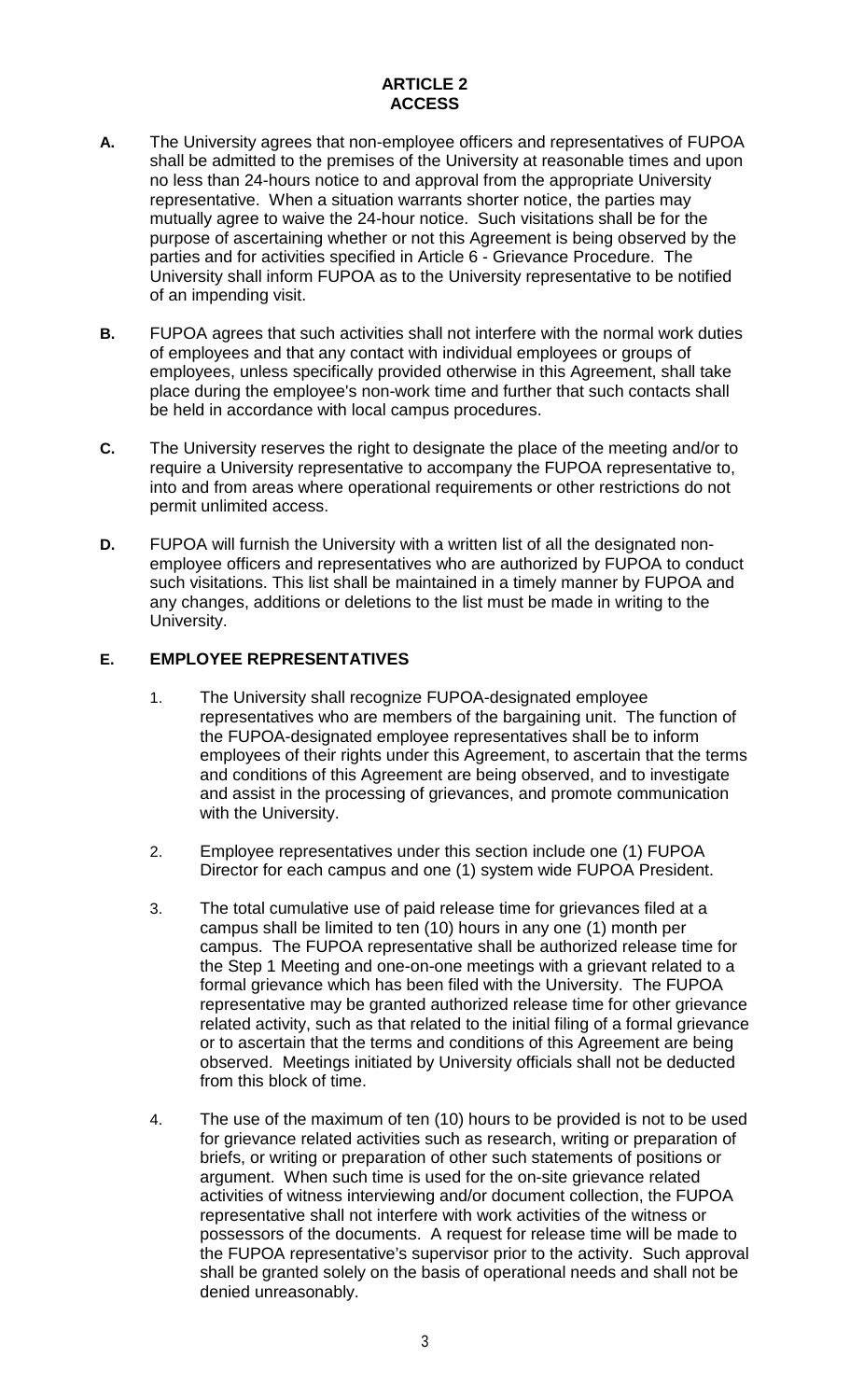- 5. At its sole discretion, the Police Chief or designee may authorize use of release time for more than ten (10) hours in a month. The exercise of this discretion and/or the enforcement by the Police Chief or designee of the ten (10) hour maximum shall under no circumstances establish a precedent for the FUPOA representative, nor shall the allowance of greater than ten (10) hours a month for a FUPOA representative have any effect or bearing on the ability of the University to enforce the ten (10) hour maximum on any other FUPOA representative.
- **F.** FUPOA officers and representatives and bargaining unit employees, including local FUPOA officers and representatives, shall not conduct any FUPOA activity or FUPOA business on University premises or while in pay status with the University unless such activity is specifically and expressly authorized by the provisions of this Agreement and is conducted in accordance and conformance with campus procedures.
- **G.** The University retains the right to enforce access rules and regulations in accordance with local campus procedures. The types of sanctions which may be imposed upon the FUPOA as a result of a University determination that an access rule or regulation has been violated include, but are not limited to:
	- 1. Expulsion of and denial of access to the particular non-employee officer(s) or representative(s) of FUPOA who violate the rule(s) or regulation(s) for a specified period of time or permanently;
	- 2. Denial of access to and discipline of University employee FUPOA representative(s) who violate the rule(s) or regulation(s);
	- 3. Loss of FUPOA posting privileges on University bulletin boards for a specified period of time;
	- 4. Loss of University facility privileges for a specified period of time.

## **H. BULLETIN BOARDS**

- 1. Where bulletin boards or bulletin board space is available for FUPOA, such availability shall continue.
- 2. Bulletin board availability for display of appropriate materials related to the bargaining unit shall, based on existing campus-by-campus practices, understandings and agreements, be provided on the following basis:
	- a. FUPOA may use bulletin boards designated by the University to post materials related to FUPOA business. Any materials posted must be dated and initialed by the FUPOA representative responsible for the posting and a copy of all materials posted must be provided to the appropriate University representative at the location at the time of posting.
	- b. All materials shall be posted by a local officer of the FUPOA Bargaining Unit and shall be limited to the matters listed below:
		- 1) FUPOA recreational and/or social affairs;
		- 2) FUPOA appointments;
		- 3) FUPOA elections;
		- 4) Results of FUPOA elections;
		- 5) FUPOA meetings;
		- 6) Rulings or policies of FUPOA;
		- 7) Reports of FUPOA standing committees; and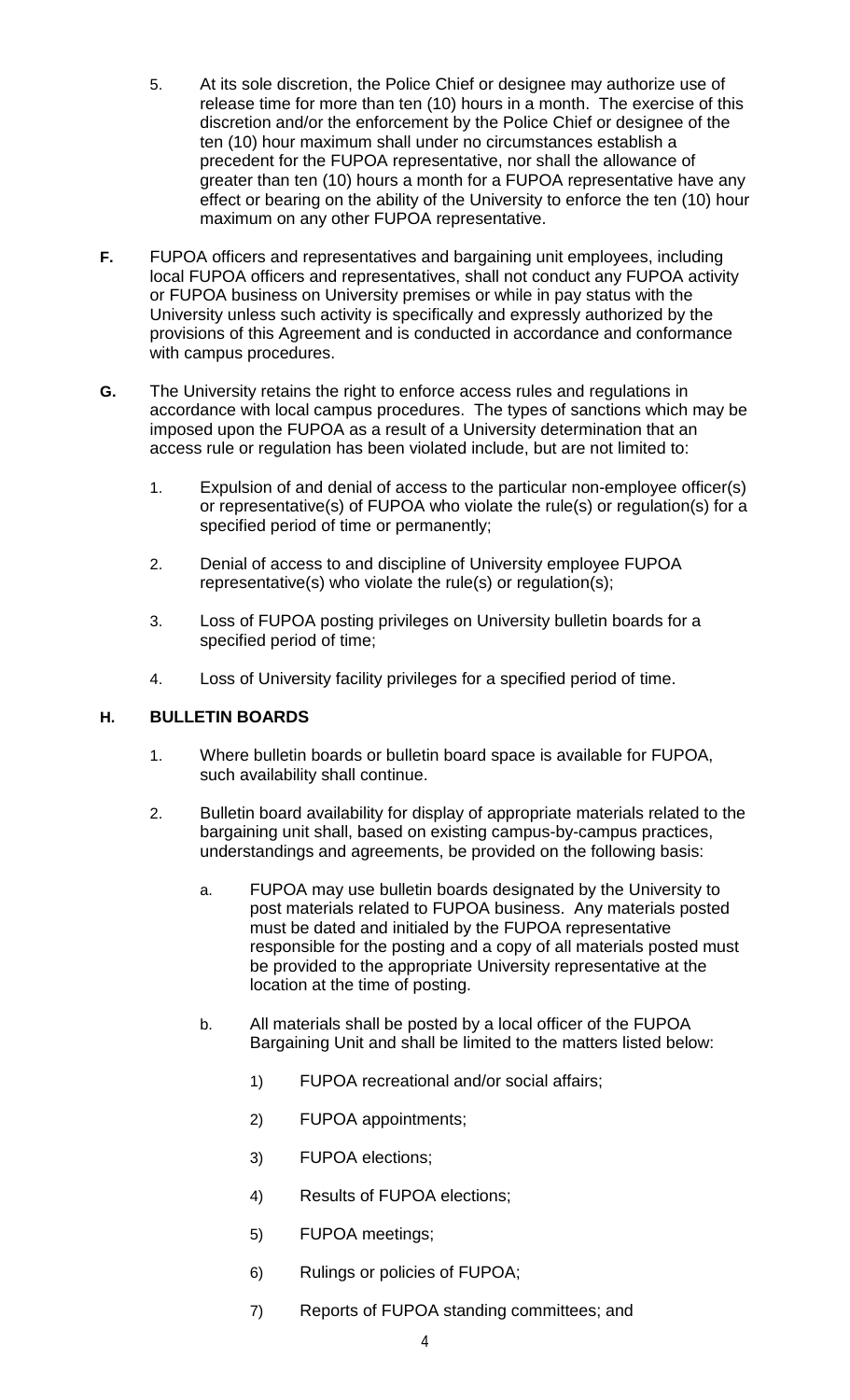- 8) Other materials which have been authorized by the University and the local FUPOA representative.
- c. FUPOA agrees that nothing libelous, obscene, defamatory or of a partisan political nature shall be posted nor shall literature or material detrimental to the University, its agents or officials be posted.
- d. In the event a dispute arises concerning appropriateness of the material posted, the University shall remove the material in question and then notify the designated FUPOA representative of the removal.
- e. Bulletin board space available to FUPOA shall be maintained by the local FUPOA bargaining unit representative. Unless mutually agreed otherwise, no materials shall remain posted for a period of more than 30 calendar days.
- 3. In the event the parties meet and mutually agree as to the location and size of additional bulletin boards, any and all costs associated with the purchase and placement of such boards shall be evenly split by the FUPOA and the University.
- 4. Upon notice to FUPOA, the University may change the location of any existing bulletin board.

# **I. TELEPHONE USE**

- 1. Local FUPOA Directors may use existing University telephones for the sole purpose of conducting FUPOA business related to the University. No calls of any type shall be made which result in a charge other than the local rate for the call. The frequency and duration of permitted phone calls shall not be such as to interfere with or disrupt the employee's completion of work assignments, nor impair the efficiency of University operations. The University may keep a record and log of FUPOA use of the telephone system.
- 2. Employees' work telephone numbers shall not be listed on any FUPOA literature or in any FUPOA publication. In the event phone use by an employee is disruptive to the accomplishment of the employee's assigned work or to University operations, the employee's ability to use the University's telephone facilities shall be terminated.

## **J. E-MAIL USE**

FUPOA designated employee representatives may use their University e-mail account for the purpose of conducting FUPOA business. The electronic mail use is limited to: correspondence with the Police Chief and/or designee and limited to ascertaining a location, time, and agenda for meetings; to arrange meetings between a grievant and the representative or between a representative and the Police Chief; and FUPOA meeting announcements. Such use shall also conform to and be in accordance with applicable University policy regarding electronic mail/electronic communications.

## **K. USE OF UNIVERSITY FACILITIES**

Subject to the time, place and manner rules in effect at the time of a FUPOA request for use of facilities, University facilities may be used for FUPOA meetings subject to the operating needs of the University. Requests for use of such University facilities shall be made in advance to the appropriate University representative. In the event the facilities requested by the FUPOA have already been scheduled for other activities at the time the University receives the FUPOA request, the University shall not be required to change the existing scheduled use of the facility to accommodate the FUPOA. As required by the University,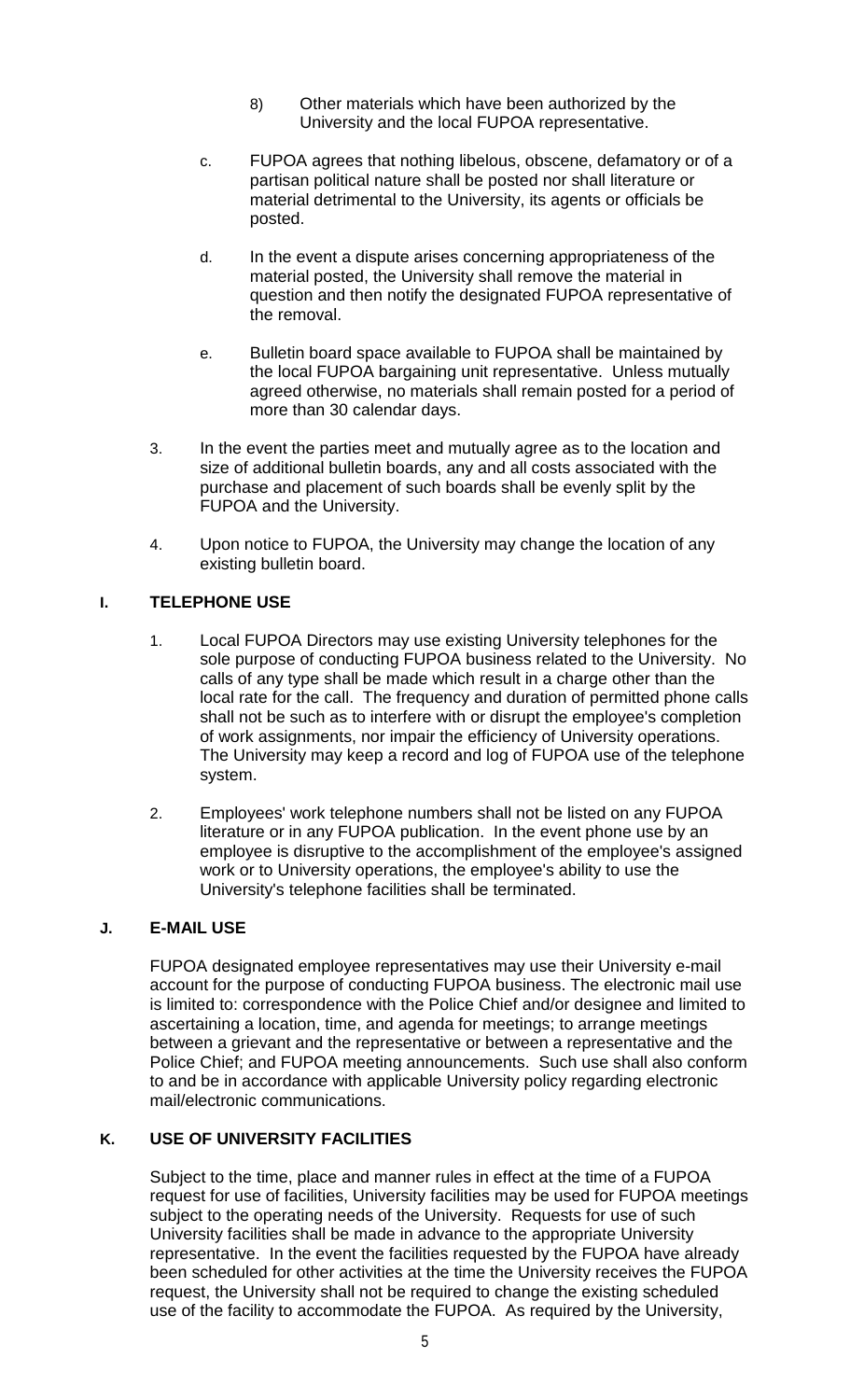the FUPOA shall reimburse the University for expenses such as room rental, security, maintenance and facility management costs or utility costs incurred as a result of the FUPOA use of University facilities. Such costs will at a maximum be consistent with the amount normally charged to other non-University groups for provision of such services.

# **L. ATTENDANCE AT FUPOA MEETINGS**

#### 1. Local/Campus FUPOA Meetings

Upon seven calendar days advance written notice to his/her supervisor, local FUPOA Directors may be granted time off without pay or, at the employee's option, such time would be charged to accrued compensatory time off or accrued vacation time, to attend local FUPOA meetings. Permission for such leave shall not be granted for a period to exceed three hours and such permission shall not be granted to any individual employee more than once per month. The granting of such permission to local Directors shall be subject to the operational needs of the University.

## **M. PREPARATION AND PRINTING OF THE AGREEMENT**

- 1. In consultation with the FUPOA, the University shall prepare the official version of this Agreement.
- 2. The University shall maintain a current version of the MOU at the UC At Your Service website. This version shall constitute the official version of the PA MOU.

## **N. MAIL DELIVERY**

United States mail, which is received by the University bearing an employee name and accurate address, will be placed in the employee mailboxes in the normal manner. In departments where employee mailboxes exist, the FUPOA shall have reasonable access to them. In departments where individual mailboxes are in a restricted work area, FUPOA may make arrangements with the responsible University official in the restricted work area to have the FUPOA mail placed in the employee mailboxes. Where mailboxes do not exist for employees, the University will distribute FUPOA mail to employees by the normal method.

## **O. EMPLOYEE LIST**

Upon written request from FUPOA, on a semi-annual basis, the University shall provide FUPOA with an alphabetized list by campus/hospital of all UC/FUPOA bargaining unit employees at each campus/hospital. This list will contain the name, title, and campus mailing address, appointment type, last date of hire with continuous employment, pay rate, and department to which the employee is assigned. Upon written request from FUPOA, on a semi-annual basis each campus will provide to FUPOA a list of changes (e.g., salary adjustment, new hire, transfer, promotion, discharge, etc.) that have occurred within the bargaining unit.

## **P. Notices**

Non-grievance related notices required to be sent to the Association shall be sent to FUPOA at board@fupoa.org.

#### **ARTICLE 3 PAYROLL DEDUCTION**

## **A. GENERAL CONDITIONS**

Upon receipt of a voluntary written individual authorization form and signed by an employee covered by this Agreement on a form mutually agreed upon by the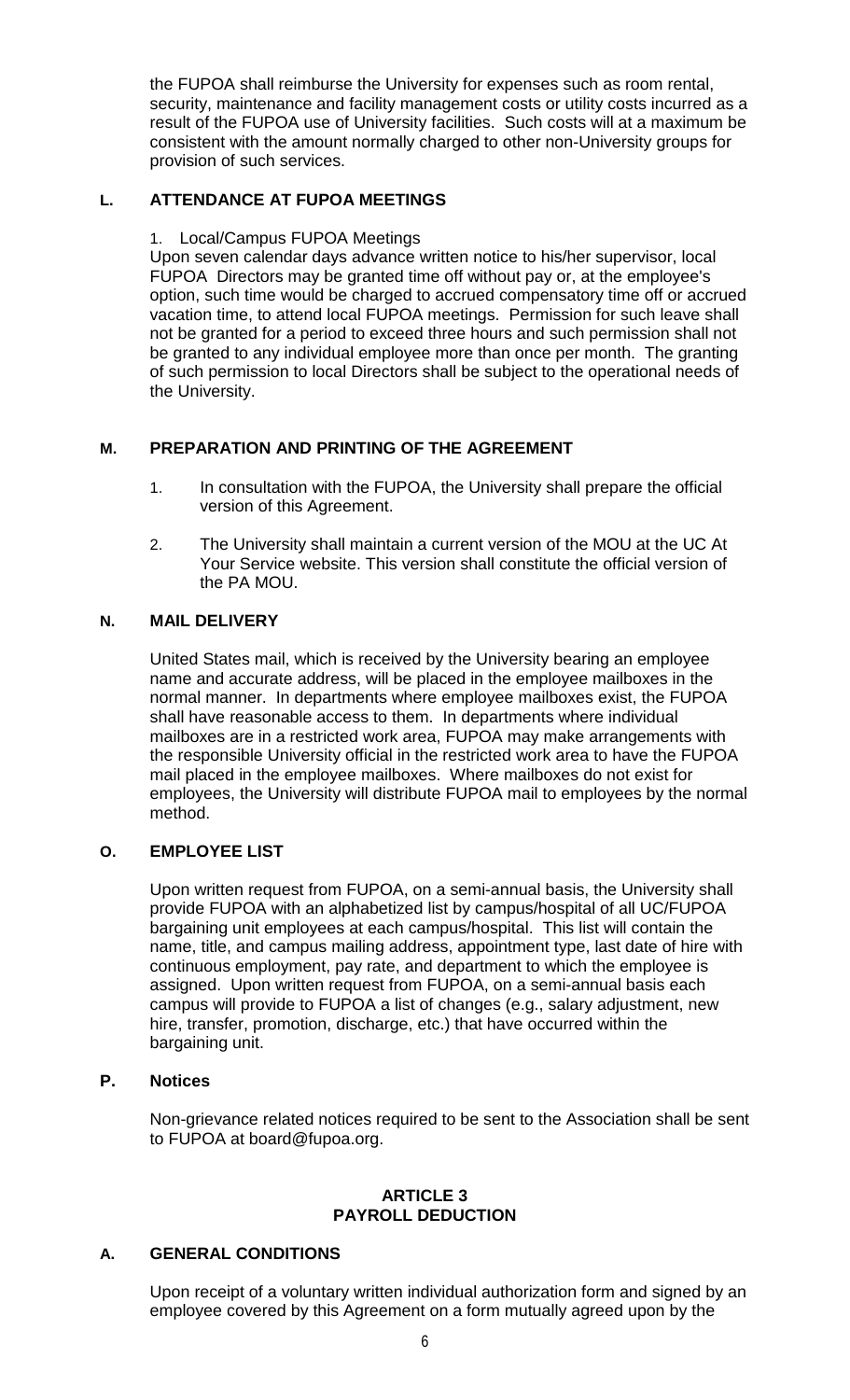parties and provided to the employee by the FUPOA (authorization for FUPOA payroll deduction), the University will deduct from the pay due such employee the monthly amount certified by the FUPOA to be the dues required for the employee's membership in the FUPOA. Such individual authorization shall be effective only as to dues becoming due after the dates of delivery of the authorization form and accomplishing of the appropriate programming/payroll information on the employee requesting deduction. The amount deducted for payment of such dues shall be established by FUPOA. Any change in the amount of dues shall be in accordance with B. below. Such deduction, unless there are insufficient net earnings to cover said deduction, shall be made monthly or, where applicable, more frequently than monthly in accordance with University payroll procedures in existence at the time and location the deduction is made. The amount of the deduction shall be certified to the University, in writing, by the Federated University Police Officers Association.

## **B. DUES AMOUNT CHANGE**

FUPOA may change the certified dues amount once per calendar year and all costs associated with accomplishing such changes in the dues amount (machine, programming, etc.) shall be paid by FUPOA. Any annual changes in the amount to be deducted for FUPOA dues shall be certified to the University, in writing, at least 45 calendar days prior to the effective date of the dues amount change. Additionally, it shall be FUPOA's responsibility to notify any and all employees affected by a dues amount change.

#### **C. NEW DEDUCTIONS**

New individual authorizations for a FUPOA payroll dues deduction must be presented to the designated office at the employee's campus location and the appropriate deduction will commence as soon thereafter as the authorization for such deduction is entered into the location's payroll system.

#### **D. CANCELLATION OF DEDUCTIONS**

Bargaining Unit members who are members of FUPOA on or after the effective day of this Agreement who wish to withdraw from FUPOA membership may do so during the period commencing 30 calendar days prior to the Agreement expiration date, and during the annual window period which shall be the month of June, by filing a written notice with the University. Withdrawal notices received by the University at other times during the effective contract dates shall be returned to the bargaining unit employees by the University. FUPOA will receive copies of all such correspondence.

#### **E. ORGANIZATIONAL SECURITY (FAIR SHARE) FEE**

1. Organizational Security

Upon written notification to the University by FUPOA, members of the bargaining unit who do not elect to pay dues as outlined in Paragraph A above, as a continued condition of employment, shall pay an organizational security fee. The amount of the fee shall not exceed the monthly dues that are payable by members of FUPOA. The amount of the fee shall be deducted by the University from the wages or salary of the employee and paid to FUPOA.

2. Exemption from Organizational Security Fee

An employee in this unit who is a member of a bona fide religion, body, or sect that has historically held conscientious objections to joining or financially supporting public employee organizations, shall not be required to join or financially support FUPOA as a condition of employment. An employee to which this provision is applicable may be required to pay sums equal to the amount of the organizational security fee to a nonreligious, non-labor charitable fund exempt from taxation under the Internal Revenue Service code chosen by the employee from a list of at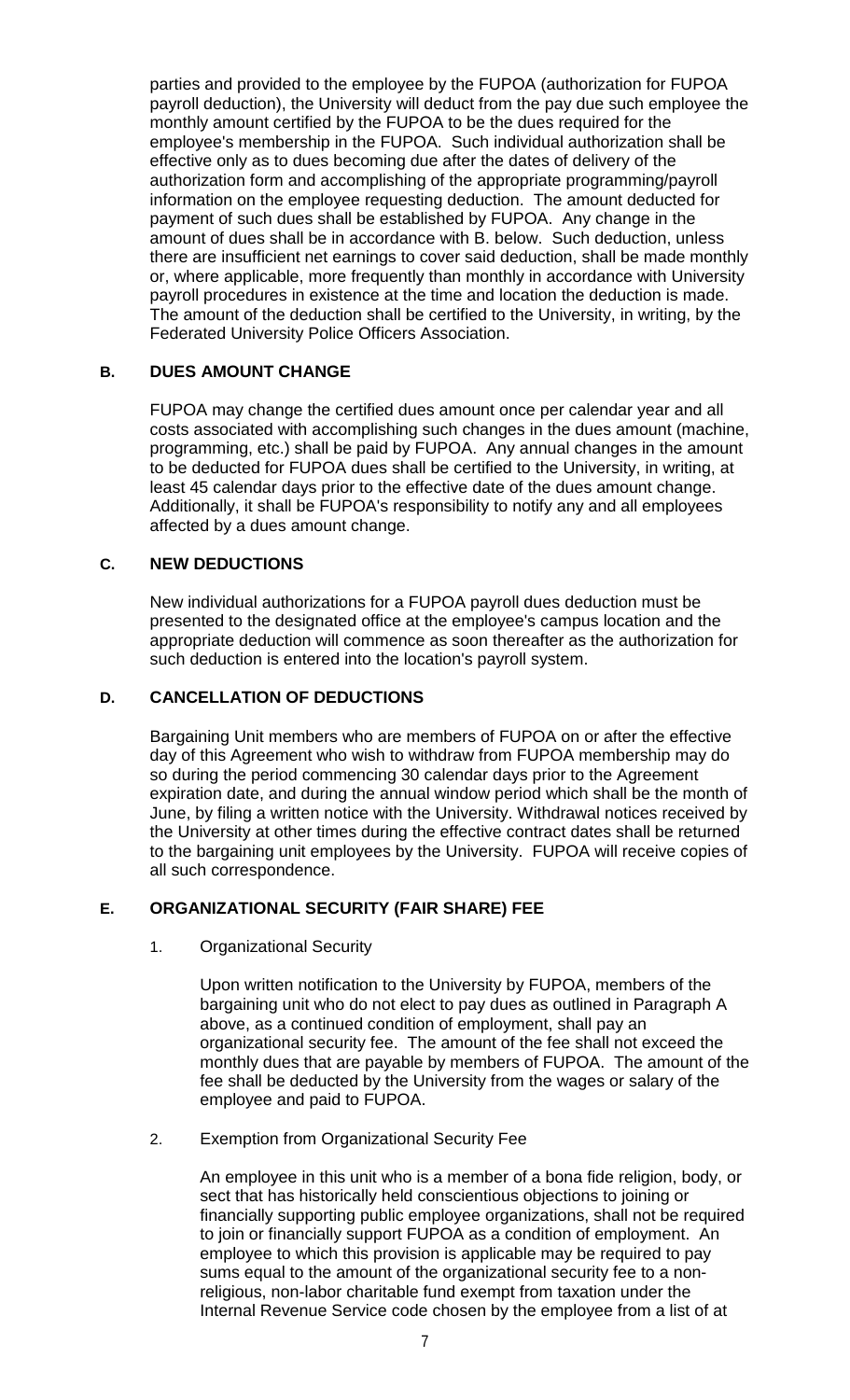least three funds designated by the University and FUPOA, or if the University and FUPOA fail to designate funds, chosen by the employee.

#### 3. Severability

In the event that the fair share provisions of the Higher Education Employer-Employee Relations Act (amendments to HEERA by SB 645, 1999) are declared invalid or void by statute or judicial decision, the parties agree that the understandings codified in Section E will be null and void.

#### **F. INFORMATION TO ACCOMPANY REMITTANCE AND FEES FOR PROVIDING PAYROLL DEDUCTIONS**

- 1. Each campus shall remit to FUPOA to an address designated by FUPOA an amount representing the dues deduction and organizational security fees, less any reduction(s) referenced in Section A. above, made pursuant to this Article. A standard deduction report shall be provided to FUPOA on a monthly basis and shall contain, by campus, an alphabetical listing of the FUPOA members for whom payroll deductions were made. The report shall include the employee identification number, employee name and amount withheld. Any costs associated with changing the deduction report referenced above shall be fully paid by FUPOA.
- 2. The campus, for each check remitted to FUPOA, shall charge FUPOA and deduct from the dues total being remitted to FUPOA \$.07 per employee for whom dues deductions are being made and \$10.00 for each check remitted. These costs will continue to be charged to FUPOA on an ongoing basis.

## **G. CORRECTION OF ERRORS**

If through inadvertence or error the University fails to make authorized deductions, organizational security fees, or any part thereof, the University shall have no responsibility to correct such omission or error retroactively. Once the funds are remitted to the designated representatives of FUPOA, their disposition thereafter shall be the sole and exclusive responsibility of FUPOA. It is expressly understood and agreed that FUPOA shall promptly refund to the employee any deductions erroneously withheld from the employee's wages by the University and paid to FUPOA. If through error the full amount due to be deducted is not deducted and remitted to FUPOA, the University will, upon written authorization of the employee, provide subsequent deductions until the shortage is corrected.

## **H. INSURANCE PROGRAM**

Payroll deduction shall be made for FUPOA sponsored insurance programs pursuant to the provisions of the University's Accounting Manual requirements as set forth in "Special Regulations for Non-University Insured Benefit Program."

#### **I. INDEMNIFICATION**

FUPOA shall indemnify and save the University harmless against any and all claims, demands, suits or other forms of liability, which may arise out of actions taken or not taken by the University for purposes of complying with the provisions of this Article. FUPOA further agrees that it will reimburse the University for any costs and indemnify and hold the University harmless from any claims actions or proceedings by any person or entity arising from deductions made by the University pursuant to this Article.

#### **J. EMPLOYEE TRAINING COST REIMBURSEMENT**

An employee that voluntarily separates from service with the University before